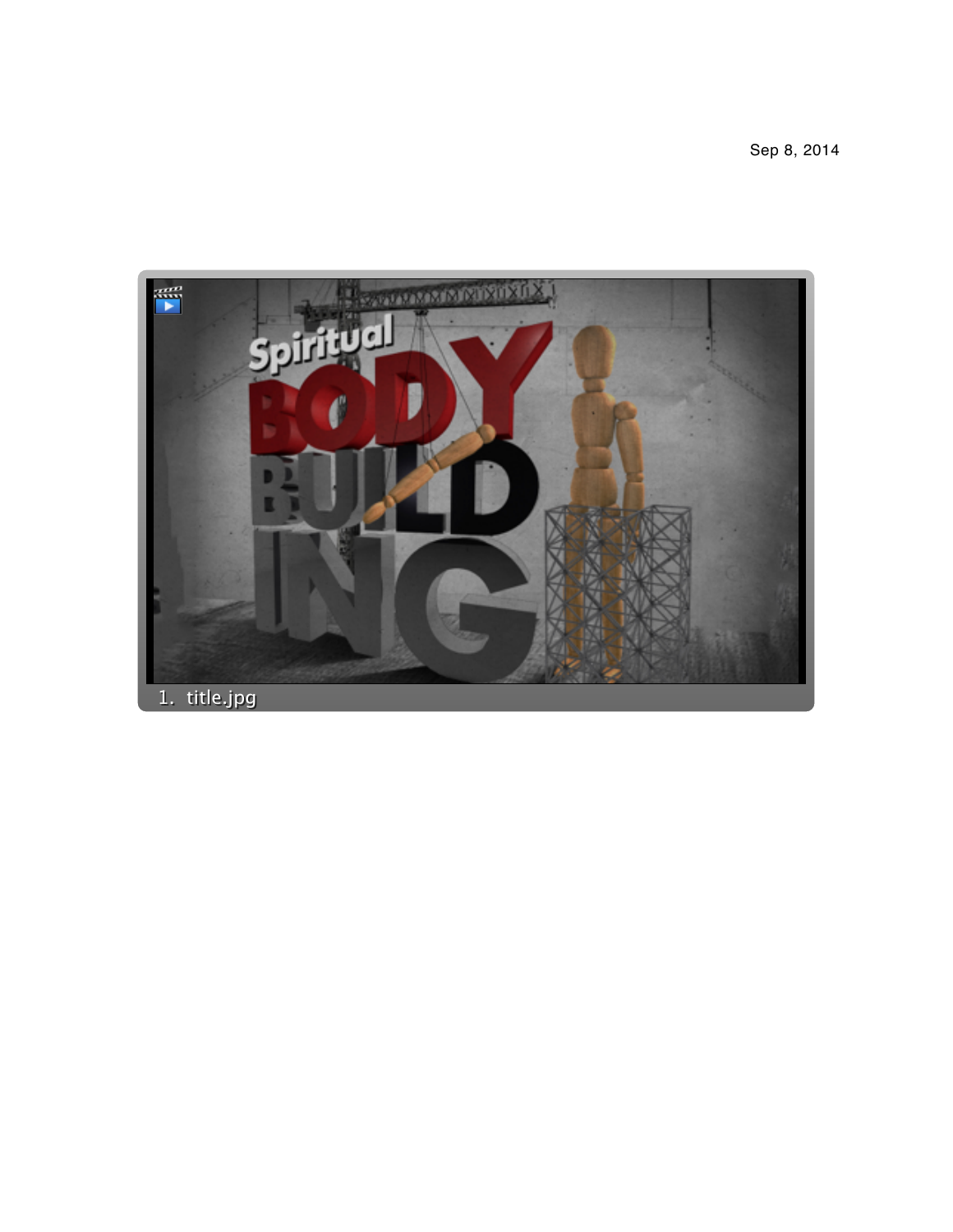## **I CORINTHIANS 12:1, 4-14**

Now about the gifts of the Spirit, brothers and sisters, I do not want you to be uninformed….There are different kinds of gifts (*charismata*) but the same Spirit distributes them. There are different kinds of service, but the same Lord. There are different kinds of working, but in all of them and in everyone it is the same God at work.

Now to each one the manifestation of the Spirit is given for the common good. To one there is given through the Spirit a message of wisdom, to another a message of knowledge by means of the same Spirit, to another faith by the same Spirit, to another gifts of healing by that one Spirit, to another miraculous powers, to another prophecy, to another distinguishing between spirits, to another speaking in different kinds of tongues, and to still another the interpretation of tongues. All these are the work of one and the same Spirit, and he distributes them to each one, just as he determines.

3. 3.

 $2<sub>1</sub>$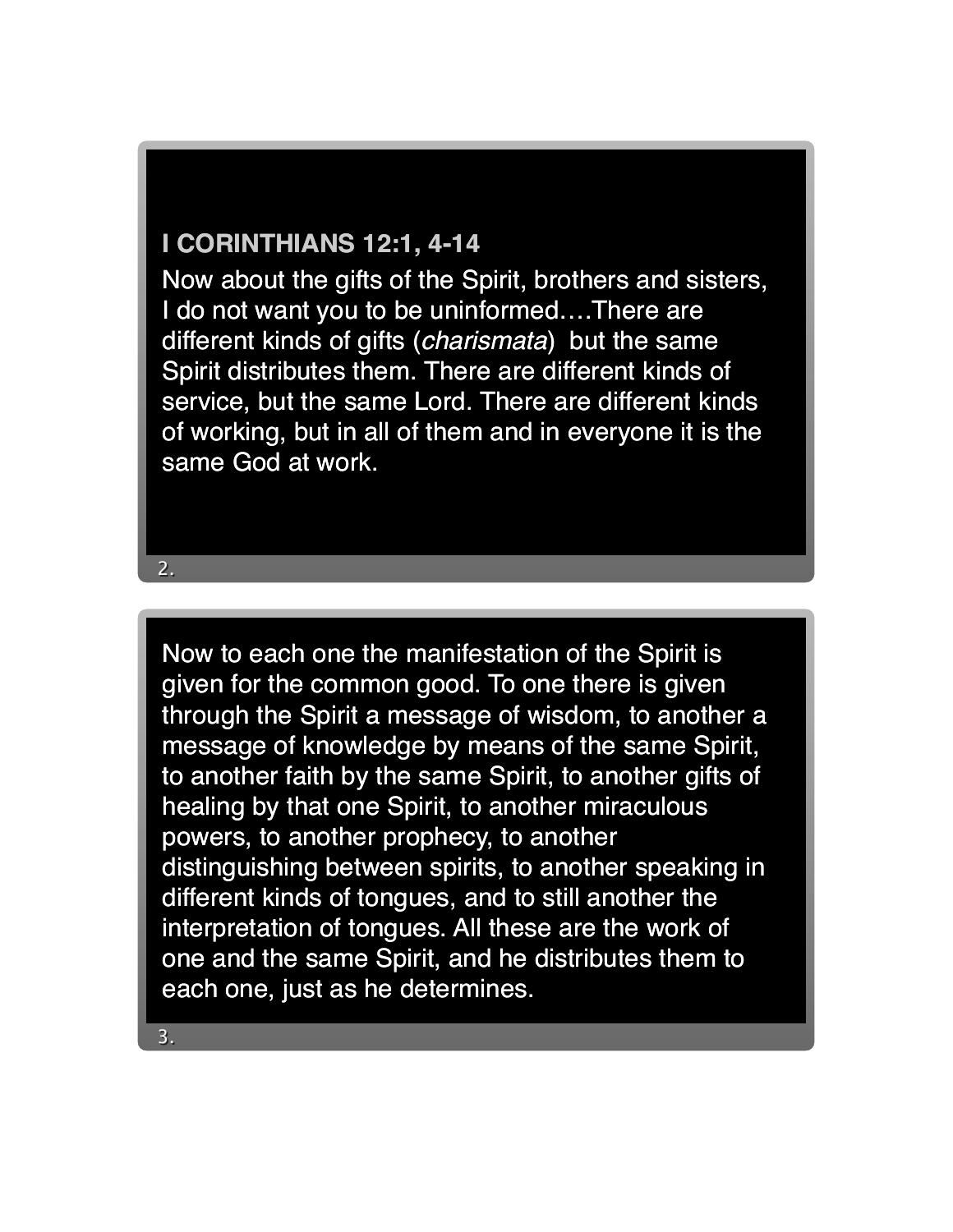

4. 4.

## **ROMANS 8:14**

For those who are led by the Spirit of God are the children of God.

5. 5.